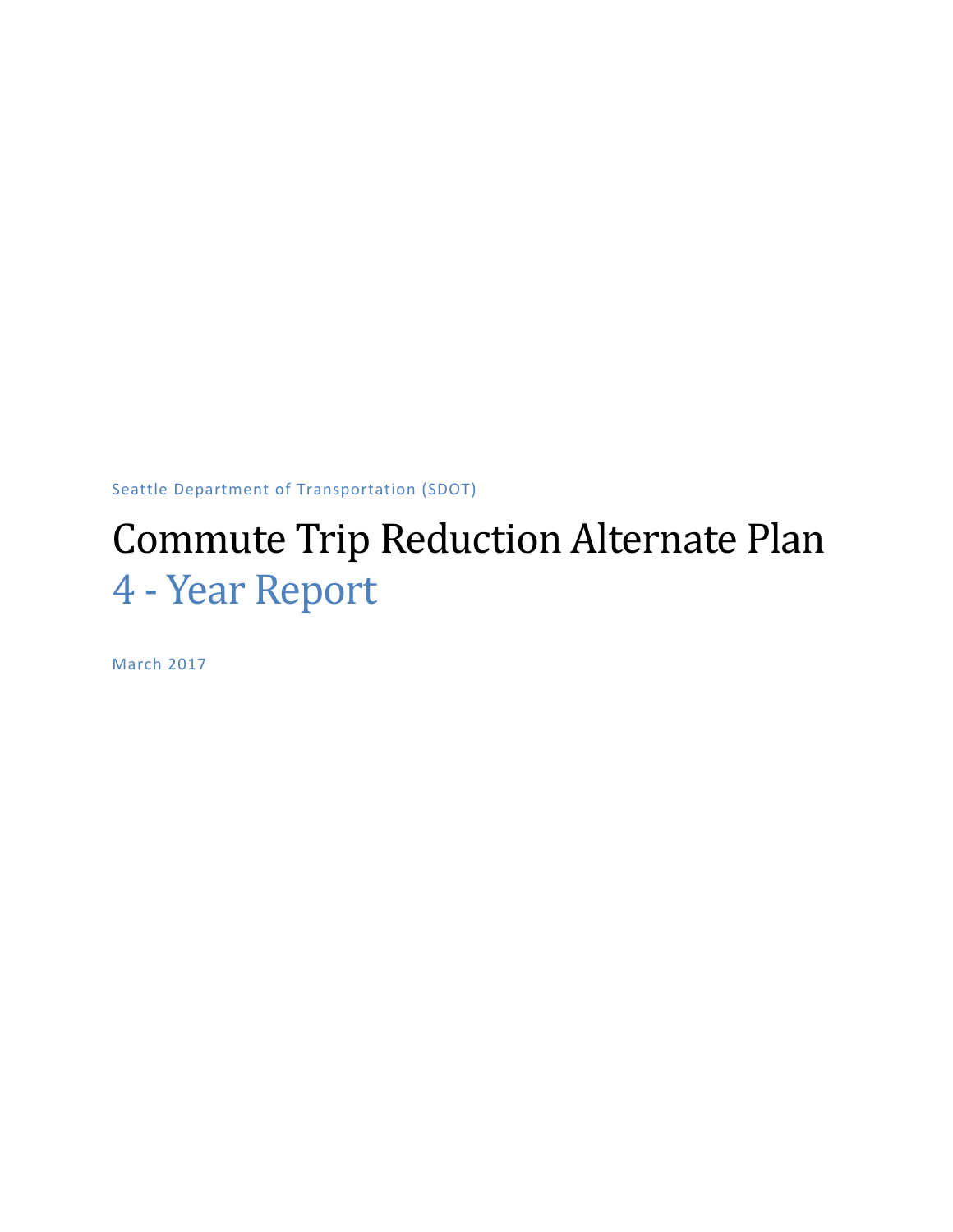# Introduction

In 2013, the Washington State CTR Board approved Seattle's Commute Trip Reduction (CTR) Alternate Plan, giving the City new flexibility to experiment with and implement new, innovative strategies with the goal of achieving greater reductions in Drive Alone Rate (DAR). This report summarizes the results of Seattle's Alternate Plan over the past 4 years – what programming was delivered, how it was received, and what performance was achieved.

Seattle's CTR Alternate Plan is a performance-based plan aimed at reducing the city's DAR by building on existing successes, leveraging other City investments, and implementing new interventions. The program provides business-to-business, customer-centric services to all CTR-affected companies. Many services are also available to all employers and property managers in the Center City regardless of CTR status. The expanded consultative programming provided through our partnership with Commute Seattle changes the program focus from regulatory compliance to providing a value-added benefit employers can offer to their employees. This includes a more robust professional development series to address communications, technical skills, and working with service providers and vendors. The Alternate Plan refocuses our CTR program from being solely a regulatory requirement for large employers into a program delivering high value services that support employers in achieving their trip reduction and business goals.

WSDOT's flexible framework is a big part of the success of our Alternate Plan. Setting location-specific goals and identifying strategies tailored to Seattle's diverse geographies, and their individual infrastructure and travel options, makes the program relevant to the wide array of worksites throughout the city. One-on-one consultations with CTR-affected companies has showed employee transportation coordinators (ETC) how different programming options could benefit them, their company, and its employees. Through the flexibility provided in the plan, we have been able to implement strategies that support working with new markets, including small employers, property managers, and multifamily residences. We also delivered special programs to leverage observed changes in commute mode (walk to work programs, bike commuting, rideshare use, and telework). These strategies create a more holistic programming approach and increase our influence and reach within the larger travel market. Further, the targeted, tiered consultative structure focused time and resources on those worksites showing the most potential for progress (generally those lagging behind their peers within the same geographical area). As prioritized worksites made progress, we shifted to others.

This report reflects the results of the 2015-2016 commute survey cycle and represents a performance milestone since new programming began in 2013. Since our plan goals were set for 2017, our final assessment of the Alternate Plan will not be fully completed until results of the 2017/2018 survey cycle, including both the next CTR Commuter Survey cycle and next Center City Mode Split Survey.

The goal of the CTR program is consistent with the goals and objectives of the City's Move Seattle, Comprehensive Plan, SDOT's modal plans, and Climate Action plans. In March 2015, Mayor Murray announced the City's ten-year strategic vision for transportation (Move Seattle). Move Seattle provides a holistic transportation approach, linked to land use that integrates the City's modal plans (bicycle, pedestrian, transit, and freight plans). A key element of Move Seattle is increasing access to tools that give residents and commuters an easy to use, reliable transportation system that provides the options they want when they need them. Seattle's Alternate Plan works with both employers and some multifamily residential property owners to increase access to transportation options and reduce reliance on the personal vehicle. Seattle's Climate Action plan sets the goal of reducing greenhouse gas (GHG) emissions by 91% in the City by 2050. The Climate Action plan identifies passenger vehicle emissions as the largest contributor to Seattle's GHG emissions. The Alternate Plan encourages the use of travel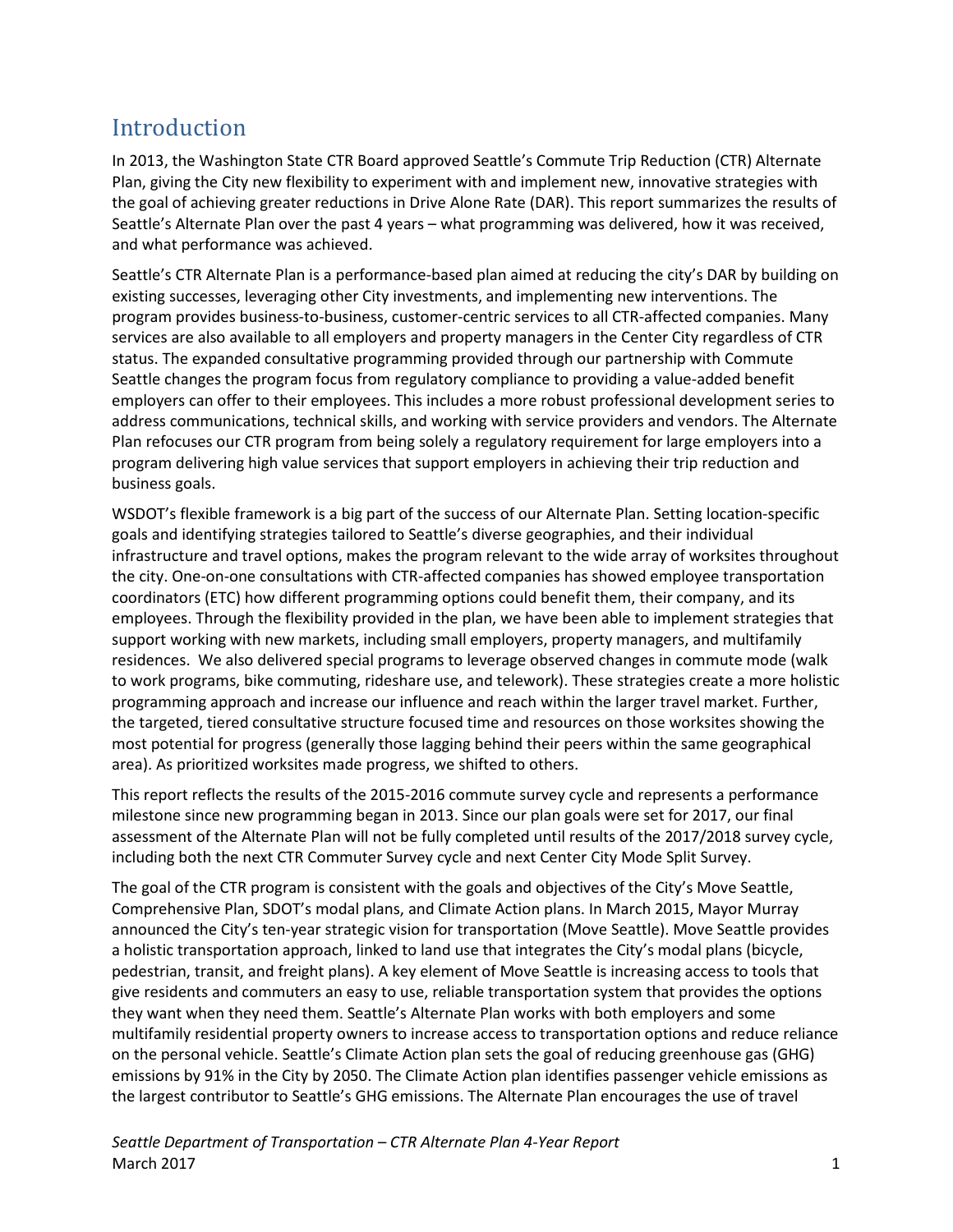options that eliminate or lower vehicle miles traveled (VMT), and thus reduce the climate impact of Seattle's transportation system.

# Strategic Approach

# **Targeted goals and focused programming**

SDOT focused on customized strategies for reducing DAR within eight different geographic areas within the city called "networks" – areas defined by historic transportation patterns, existing and proposed transportation investments, and current access to travel options. SDOT assigned each of these networks a goal DAR; achieved together, these will bring the city to its goal of a 10% DAR reduction citywide in 2017 from the 2011/2012 baseline (set in 2013). Assigning network goals rather than a single citywide target establishes a metric more closely matched to what can be realistically achieved in each area of the city given available transportation infrastructure and services. Worksite Employee Transportation Coordinators (ETCs) can relate to these goals as realistic and attainable benchmarks, and compare themselves better with their closest peers within the same network.

#### **Citywide services**

SDOT and its partners provided programming and consultations citywide. At the close of four years, all CTR-affected companies in the city were engaged – a significant undertaking since we began with a number of unresponsive sites. Through our programming, we encouraged and assisted participants to build their commuter programs by considering elements such as:

- Providing new employees with commute information and trip planning assistance
- Providing commute information easily visible to visitors and employees, such as installing a transit screen near entrances or using other real-time information technologies



*Seattle's CTR Networks and their assigned Drive Alone Rate (DAR) targets*

- Contracting with ORCA to provide subsidized transit passes to employees
- Improving ride matching (such as RideshareOnline) through social networking at companies
- Supporting vanpool at worksites through discounted parking and / or subsidized use through ORCA business programs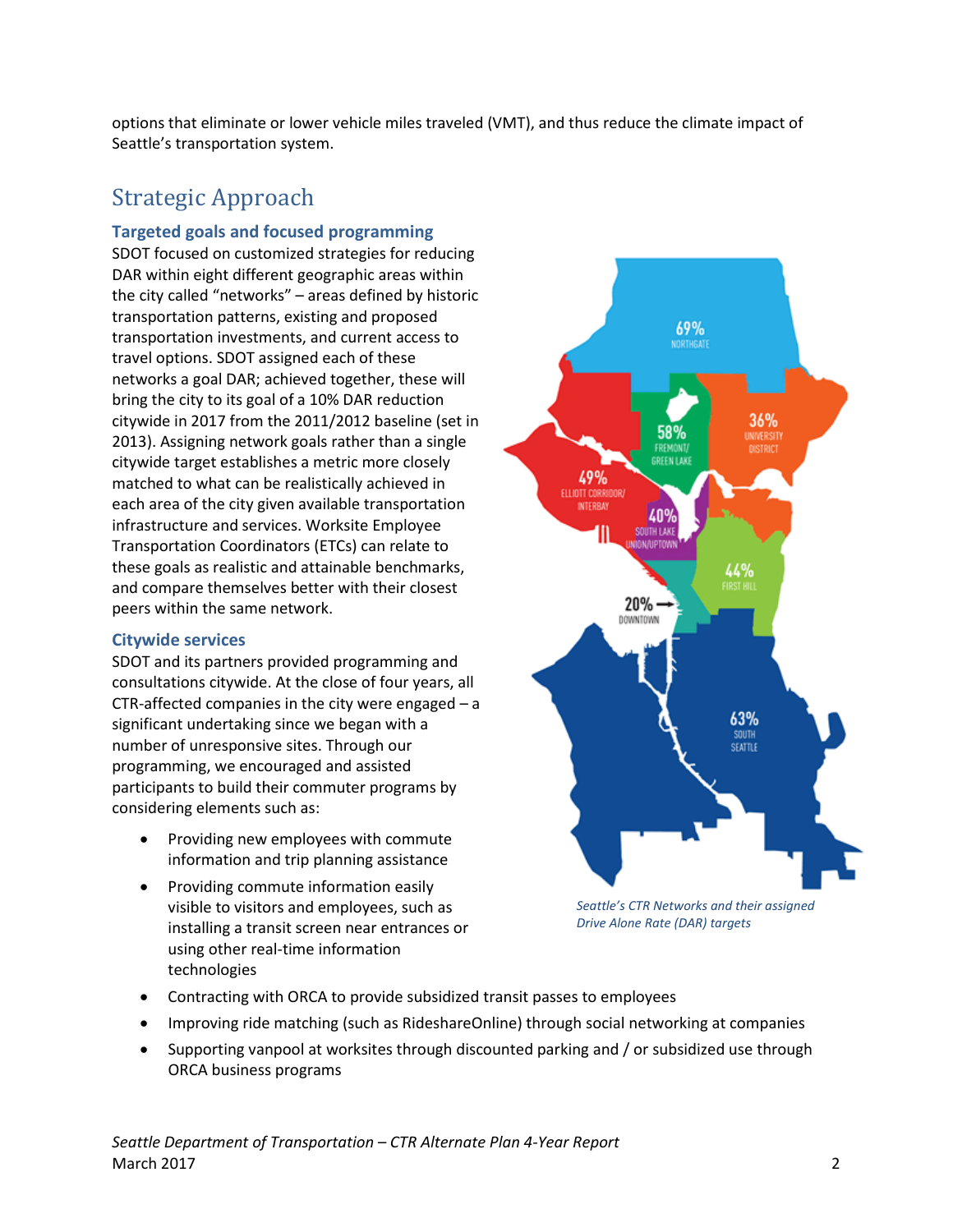- Embracing new infrastructure nearby such as additional transit service hours, the First Hill Streetcar, additional protected bicycle lanes, LINK Light Rail extension, etc.
- Providing a bicycle program and other support for increasing active transportation
- Embracing emerging / developing technologies such TNCs (such as Uber and Lyft) and shared mobility services (Zipcar, bikeshare)

Over the course of the Alternate Plan, we leveraged programs from our partners to bolster the range of programming and information aimed at reducing drive alone trips. This includes coordinating CTR program delivery with Downtown Transportation Alliance's (DTA) efforts for Center City and leveraging Regional TDM CMAQ funds received from WSDOT to develop and implement complementary enhancement projects.

SDOT expanded what was previously known as "GTEC" programming to Seattle's Center City (Uptown/Queen Anne, Capitol Hill, First Hill, and South Lake Union networks). We provided educational seminars and commuter events to boost engagement in these areas of focus, many of which were open to anyone, not just CTR-affected companies. Events included:

- Turnkey seminars such as Transportation Transformations
- Marketing and engagement via the "Creative Commute" contest
- Investment in additional public bike parking downtown serving CTR employers and TMP buildings, later expanded to include the entire city
- Transportation fairs and other programming at residential buildings via the NavSeattle program; tenant surveys provided information on travel patterns and needs. This program started out with seven residential properties in South Lake Union and later expanded to other neighborhoods around the city
- Educational materials and on-demand trainings available via Commute Seattle's online library

# Program Accomplishments

SDOT has accomplished the tasks outlined in its Alternate Plan. Major tasks completed include:

- Partnering with Commute Seattle to deliver service to ALL CTR-affected worksites (250 companies); onboarded new worksites; conducted biennial CTR Commuter Surveys and biennial CTR-affected company program reports
- Implementing new program reporting interface to receive information from CTR-affected employers; worked with WSDOT to streamline the data transfer and developed data capabilities to store and analyze this data in-house
- Provided over 80 professional development / training events and quarterly network meetings (the latter was phased out in favor of other programming after 2015)
- Coordinated with Seattle's Office of Economic Development to strengthen relationships with the business community, focusing on South Lake Union; gained input on pilot strategies from business leaders
- Engaging multi-family property managers and developed a survey instrument for gathering data at residential properties
- Developing and sent communication to all CTR-affected employers regarding program changes and reporting requirements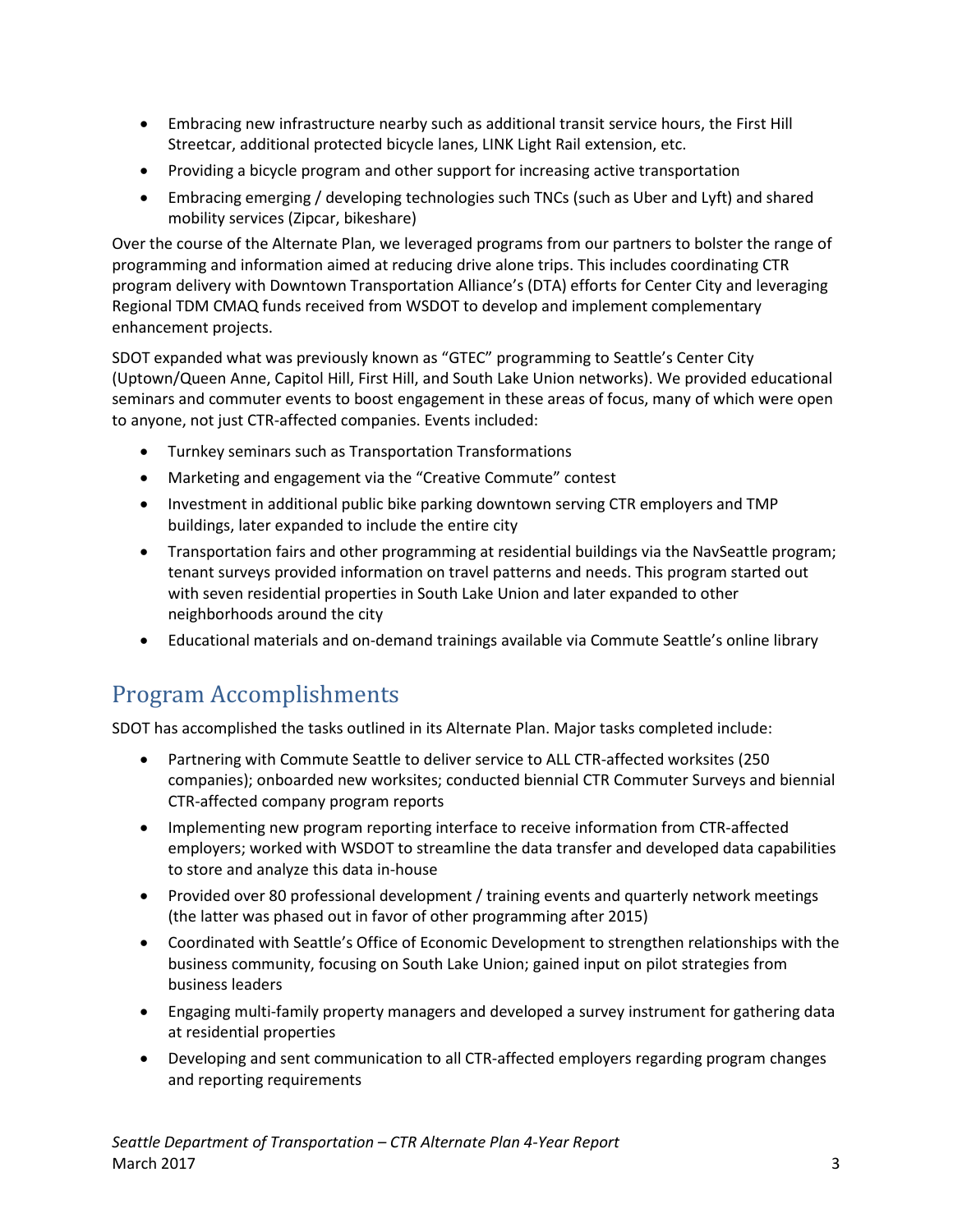- Implementing focused strategies within South Lake Union and Center City, including:
	- o Distributing 1000+ welcome packages to South Lake Union residents and employees
	- o Implementing NavSeattle residential programming (later expanded to other networks)
	- o Holding *Transportation Transformation* seminars to educate commuters about new transportation infrastructure
	- o Promoting Commuter engagement and testimonials through the *Creative Commute* campaign
	- o Promoting SDOT's transportation improvements in the area, including the Westlake cycle track and expanded bus service and improved reliability
	- o Holding events such as the *Flexible Transportation* event in partnership with the South Lake Union Chamber and Commute Seattle; annual *Employer Bike Summit* with partners Commute Seattle, Regence, Cascade Bicycle Club, King County Metro
	- o Targeting outreach to smaller, non-CTR-affected employers to assist them with developing commute programs
	- o Supporting a new "Bicycle Friendly Business Network" initiative and providing bike commuter training classes
	- o Providing guidance on pre-tax transportation benefits
	- o Conducting rideshare meetups/events to facilitate rideshare in South Lake Union
- Coordinating with other agencies and partners on strategy, program development, and delivery (partners included King County Metro, the Downtown Seattle Association [DSA], South Lake Union Chamber, Feet First, and Cascade Bicycle Club and UW)
- Expanding several pilot strategies originally slated only for South Lake Union and Center City to Citywide (NavSeattle, rideshare meet-up's, bike parking, and others)
- Continuing to strengthen alignment between our CTR and Transportation Management Plan (TMP) programs by improving our commuter data support and analysis capabilities for TMPs. We use CTR data while reviewing new and updating existing TMPs to establish an appropriate DAR goal and recommend location-specific TDM strategies.

## **Program growth**

The number of CTR employers and their employee counts have grown considerably over the course of the pilot years, as seen in the chart on the following page. In 2011/12, we totaled 142,086 CTR-affected employees. The number of employees grew to approximately 187,758 in 2015/16.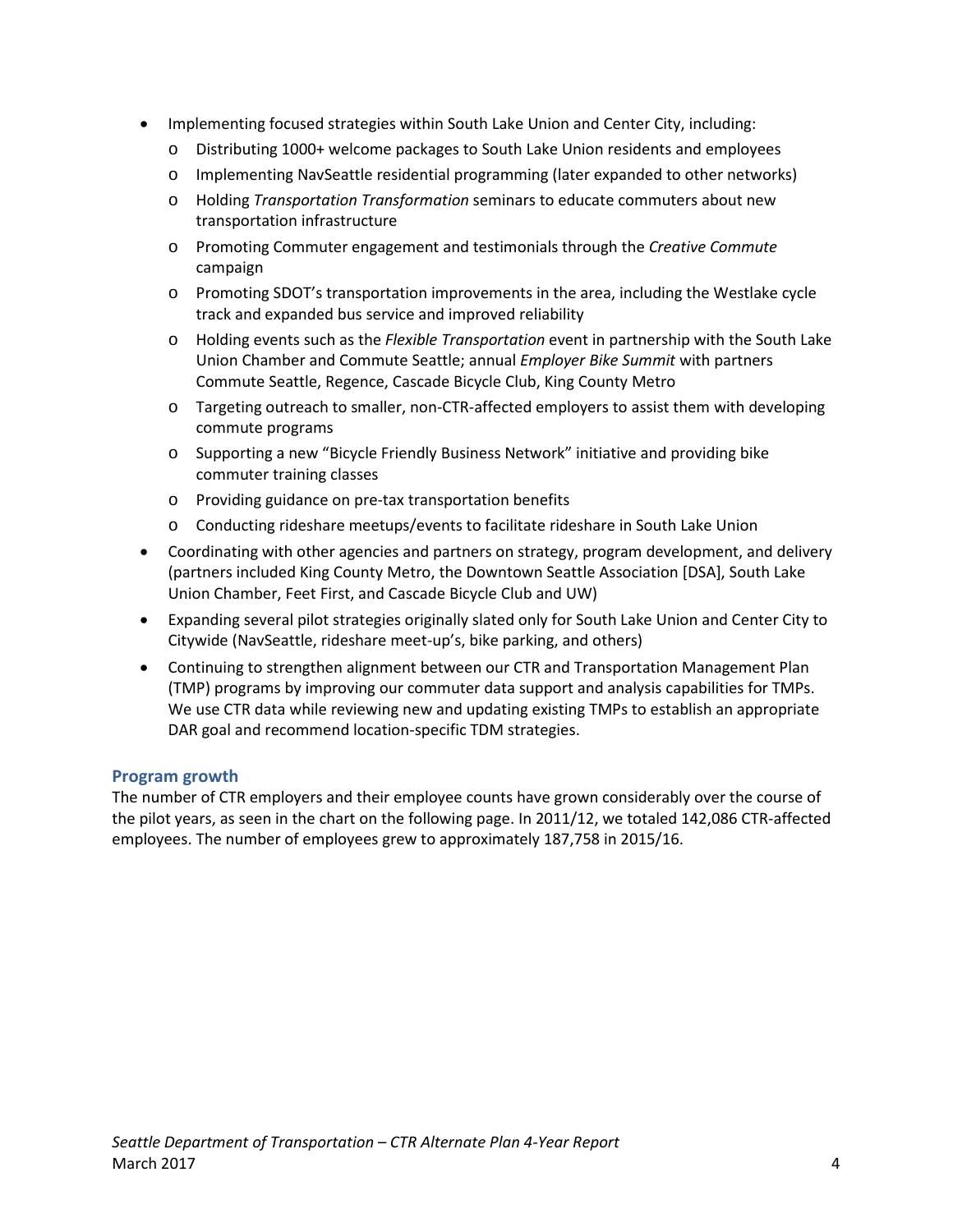

Program Growth During Pilot

The total number of trips tracked also increased tremendously over the course of the past several years, as seen broken down by network below. This is another way of gauging the fast growth of the program and it also brings good news. From 2011/12 to 2015/16, the number of drive-alone trips counted increased by 32.24%, but the total number of counted trips increased by 39.14%. The difference contributes to the continued decrease in Seattle's citywide DAR as discussed in the next section.

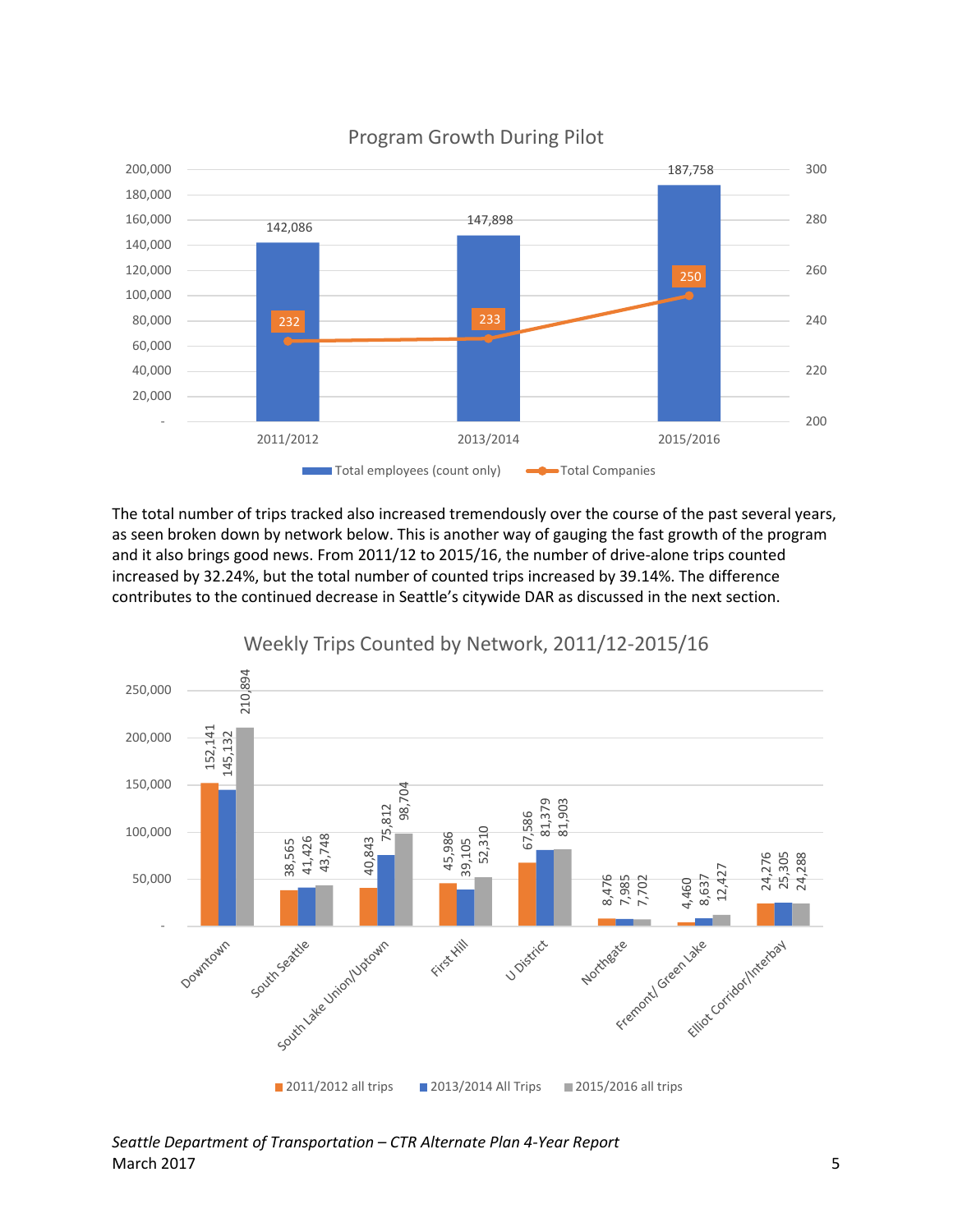# **Performance: CTR employers citywide**

The overall goal of the CTR program is to decrease DAR. Progress towards this goal is measured by data from the biennial CTR survey. This survey collects data from all CTR-affected companies, which are Seattle employers with 100 or more employees commuting during the morning peak (between 6-9 AM). Our target is to achieve a 10% reduction in citywide DAR from our baseline of 2011/12 data to the end of the pilot in 2017.

Over the course of the Alternate Plan, our DAR continued to decrease. From our base year of 2011/12 to 2015/16, our citywide DAR fell from 35.9% to 34.1%. Average vehicle miles traveled (VMT) also fell from 5.9 in 2011/12 to 5.3 in 2015/16. This is despite a growing number of CTR commuters and trips, as indicated in the previous chart. We are making considerable progress towards our goal of 10% DAR reduction from 2011/12 to 2017, having already achieved a drop of nearly 5%, as seen in the chart below. Our final evaluation of the program after the 2017/18 survey round will reveal whether we achieve the 10% reduction goal.



## **Performance: CTR employers by network**

Each of our geographic networks has an associated DAR goal for 2017. The following chart illustrates network progress towards those goals.

| <b>Network</b>           | # of Worksites 2015/16 | <b>Goal DAR</b> | 2015-16 DAR | <b>Status</b>    |
|--------------------------|------------------------|-----------------|-------------|------------------|
| Downtown                 | 127                    | 20.0%           | 20.1%       | <b>On Track</b>  |
| South Seattle            | 26                     | 63.0%           | 64.3%       | <b>Off Track</b> |
| South Lake Union/Uptown  | 39                     | 40.0%           | 35.0%       | Achieved         |
| First Hill               | 20                     | 44.0%           | 44.1%       | <b>On Track</b>  |
| U District               | 6                      | 36.0%           | 36.1%       | <b>On Track</b>  |
| Northgate                |                        | 69.0%           | 71.2%       | <b>Off Track</b> |
| Fremont/ Green Lake      | 6                      | 58.0%           | 52.8%       | Achieved         |
| Elliot Corridor/Interbay | 19                     | 49.0%           | 49.0%       | Achieved         |
| Citywide                 | 250                    | 32.4%           | 34.1%       |                  |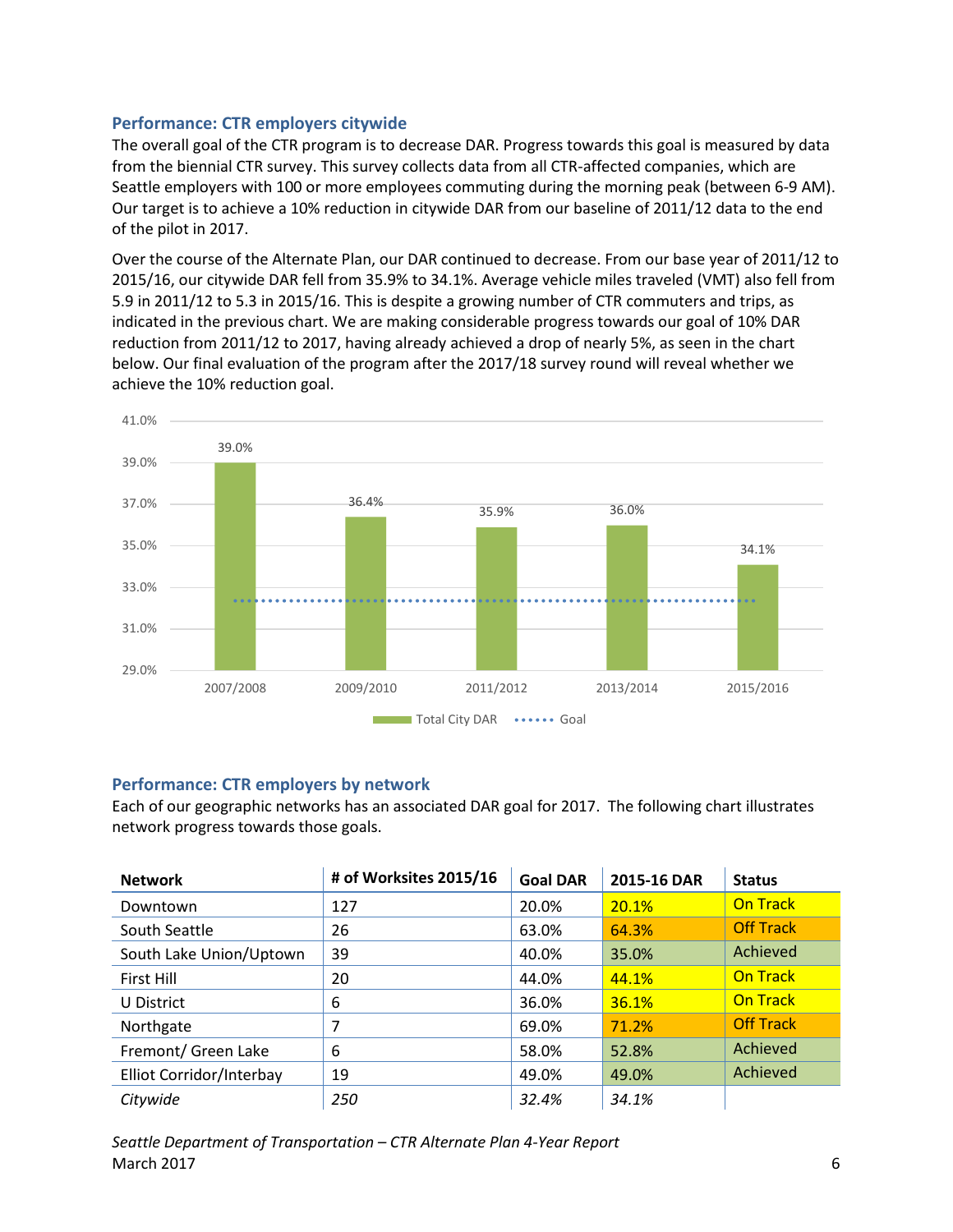Per analysis of the 2015/16 data, three of our networks have already met their 2017 goals, three are within a tenth of a percentage point of achieving their goals, and two have fallen short. Regarding performance of individual CTR-affected companies towards network goals, we progressed from 48% of companies making goal DAR to 52%, with 18 more companies meeting network goals in 2015/16 than in 2013/14.





Tracking DAR by network clarifies where progress in reducing drive alone trips is happening. The data show that less transit-rich, less bike- and walk-friendly networks further from downtown generally trail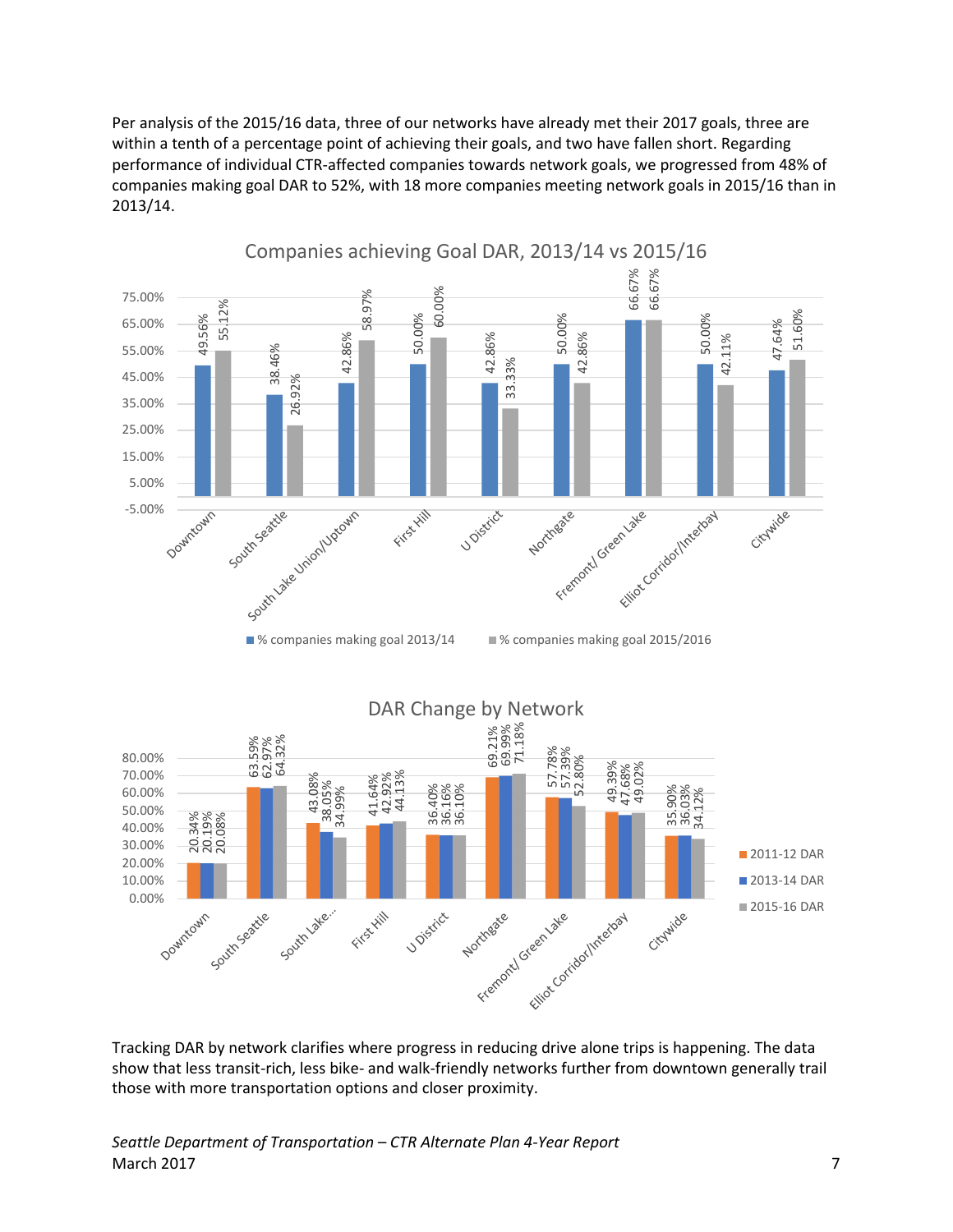Performance Downtown and in South Lake Union, our programming focus areas, is notable. South Lake Union has already achieved a DAR considerably five percentage points lower than its 40% target, dropping from 43.08% to 34.99%. Downtown is .08% away from achieving its target of 20%. A noteworthy DAR decrease is also seen in Fremont/Green Lake.

By contrast, the data reveal a DAR increase in South Seattle and Northgate, where more suburban land use patterns and other characteristics make transit, walking, and biking less popular. These networks also have fewer worksites, so the success or slippage of one site can have a large impact on network DAR. See chart on previous page for worksite numbers. Among other challenges, these networks have considerable amounts of free parking, and so parking management, vanpool, and carpool support are strategies we will continue to pursue to encourage non-drive-alone commutes there.

The First Hill network also did not show progress towards goals. One reason its DAR has not improved is that a large worksite, Harborview Medical Center, was added to the dataset after achieving a higher survey response rate this year. Recent transit light rail and First Hill Streetcar service improvements should positively impact First Hill's transit mode share in the next survey cycle. Worksites there are also in the process of making some potentially impactful program changes, such as the recent implementation of integrated parking management at Swedish. Hospitals need custom solutions that provide flexible options for medical staff, who often have changeable hours and other trip characteristics that can make trip planning more challenging.

#### **Performance: All commute trips in Center City and South Lake Union**

Seattle's Alternate Plan identifies total work trip DAR targets of 29% and 42% respectively for the Center City and South Lake Union neighborhoods by 2017. The measurement tool for these targets is Commute Seattle's Center City Mode Split Survey, which blends CTR and non-CTR survey data for the entire Center City market, and measures work trip trends over time.

The 2016 Commute Seattle Center City Mode Split Survey indicated that employer DARs are trending down. Survey results show a 30% DAR for all Center City work trips (down from 34% in 2012) and a 41% DAR for all South Lake Union work trips (down from 50.7% in 2012). This progress has been achieved during a growth of 8,000 jobs in Center City.



*Source: 2014 Commute Seattle Center City Mode Split Survey*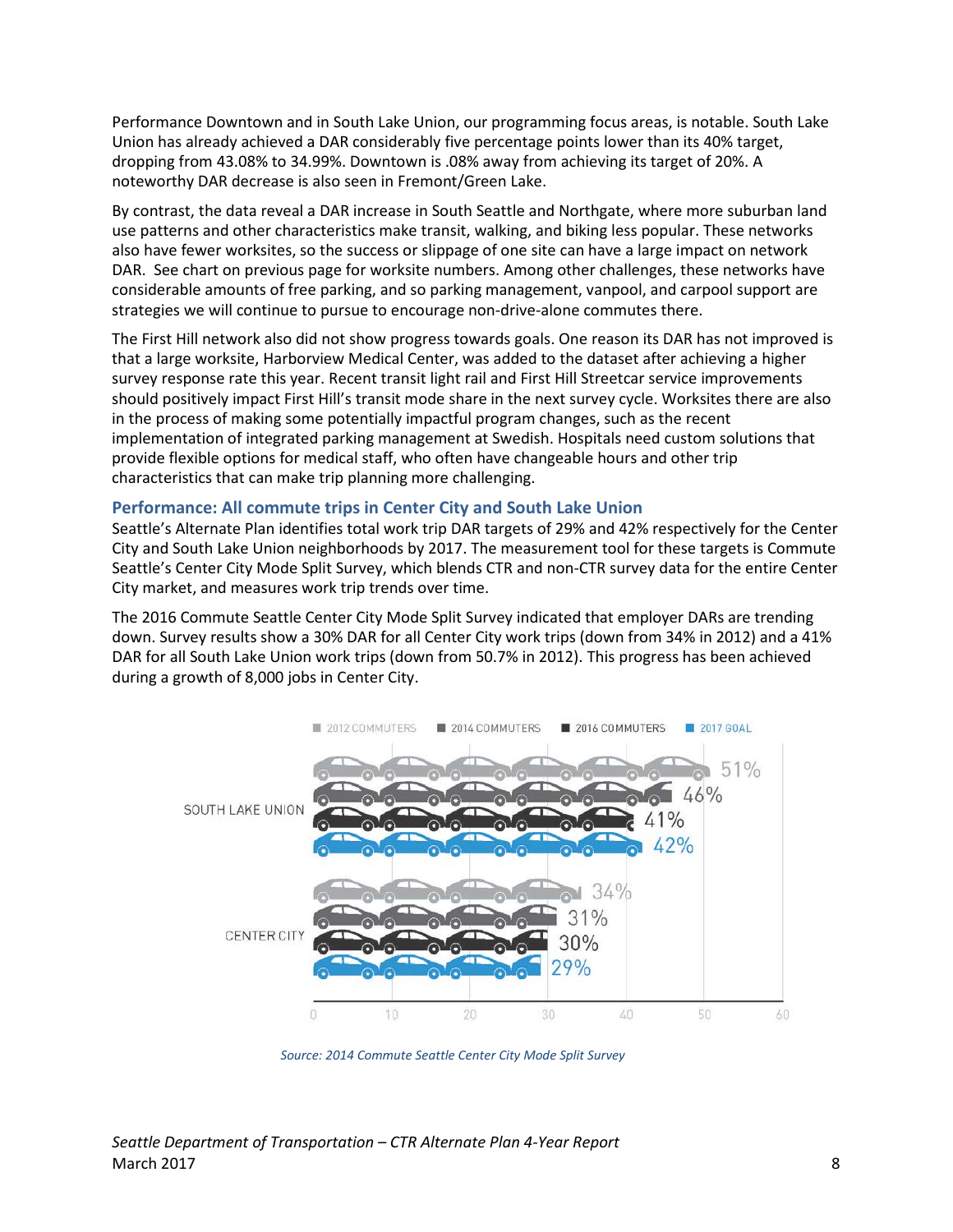#### **Data and data challenges**

#### *Quantifying performance*

As discussed earlier in this report, SDOT continues to use two separate tools to monitor CTR performance. We conduct a biennial survey of all CTR-affected sites, which is administered primarily in the fall, with some sites surveying in the spring depending on when they joined the program. The last survey round was conducted over the course of 2015-2016. SDOT also requires CTR-affected companies to submit a biennial CTR Program Report. In the past, these were collected using an interface supported by WSDOT. This year, we used Survey Monkey as the instrument for the CTR Program Reports to gain more flexibility in the analysis and potentially gain more accurate, easier to access information. Collecting both survey and CTR Program information has been, and will continue to be, part of the City's program as it allows us to collect data over time and hence our ability to track trends year to year.

Data gathering, management, and analysis comprise heavy lifts for our staff. With minor changes implemented to date, we are interested in potential revisions to online survey and reporting tools to streamline these processes and enhance accuracy. One potential key enhancement for the commute survey is the ability to capture information regarding multi-leg/multi-mode trips, or information about commuters who choose a different means of travel for their evening commute vs. their morning trip. The CTR survey has not been updated in many years and could benefit strongly from a revamp to reflect significant changes in urban commute patterns and behaviors.

We also believe that there are several opportunities to further improve or diversify our data collection. Achieving a 50% or better response rate continues to be a challenge. This requires many administrative hours working with an ETC, especially if a site fails and must resurvey. We would be interested in means to increase efficiency of this process, whether through increased use of sampling or another method. We are also interested in the possibility introduced by WSDOT in its latest aggregated report to use confidence interval as the metric for including or excluding survey results rather than a 50% minimum response rate.

Other data-related challenges encountered in 2015 and 2016 relate to the CTR survey online tool. WSDOT capacity issues led to the server crashing, which affected some of the response rates. As a temporary solution to better serve our ETCs, the City of Seattle agreed to move survey start dates to Tuesday mornings when possible (rather than Monday mornings with the rest of Washington State). Some ETCs also reported that they were unable to access the tool due to their network security settings. Increased server capacity will be needed to support the growth in employer numbers, employer size and Seattle's desire to coordinate surveying of buildings with a Transportation Management Program (TMP) requirement. This will further add to the volume surveyed in the next cycle, specifically in Fall 2017.

#### *Qualitative data results and feedback*

Seattle collected qualitative data via the biennial CTR Program Report write-in comments, as well as a CTR Programming and Communications Survey distributed to ETCs in September 2016 to learn about their preferred level of engagement, challenges, and ideas. Feedback from these has been strongly positive. Seminars and programming provided in the past 12 months were extremely well received by attendees. 90% of respondents either "Agreed" or "Strongly Agreed" to the statement "The seminar/event was relevant to my organization and to me" and 63% feel that the event gave them ideas to improve their transportation program. Most of our seminars are made available online by Commute Seattle and this encourages higher participation numbers.

ETC feedback indicated that generally, Commute Seattle does an excellent job communicating CTR requirements and maintaining contact with ETCs. One respondent commented that "traffic events and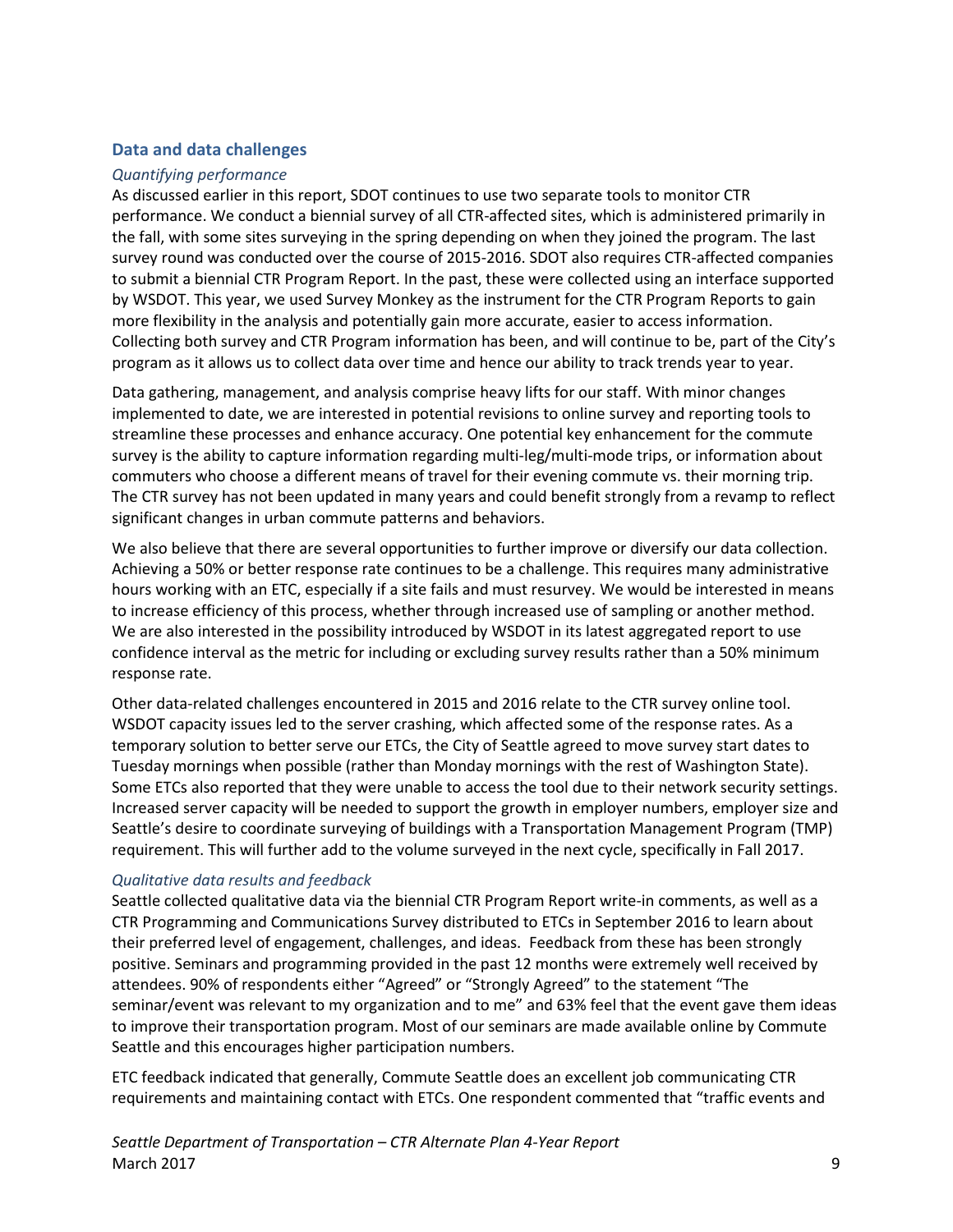alerts are always well received. People often comment about how they appreciate the information and plan their weekends around it." There also is a high level of engagement from ETCs back to Commute Seattle, with 64% of respondents saying they have reached out to Commute Seattle for assistance or information in the past month. ETCs generally do not feel overburdened and do feel that they are well supported in their roles by communications from SDOT / Commute Seattle. Providing opportunities for feedback from ETCs is a key part of our consultative, customizable services that we want employers to value as an amenity. This feedback has been extremely valuable in confirming our communications strategies and shaping ongoing improvements.

In general, employers, employees, and decision makers reacted very positively to the Alternate Plan. Commute Seattle reported regular positive feedback from ETC and few negative comments. Companies often see the value added of the services provided rather than CTR as a regulation or requirement.

#### **Plan administration**

SDOT's pilot program differed significantly from its traditional CTR program in terms of administration time and effort. Given the rate of change in Seattle, significant manpower is needed to track upcoming expansions, onboard new companies, and track relocations.

#### *Partnering with Commute Seattle*

The partnership with Commute Seattle has been vital to the program's smooth expansion. Contracting with them provided us with the administrative bandwidth to provide significantly more programming and services. The CTR Commuter Survey and program reporting, our key data gathering activities, also require significant staff time, particularly with new sites coming on board. Working with Commute Seattle enables us to be more proactive rather than only reactive, with their research and intel often giving us insight on who is planning to relocate well before the move occurs. With Commute Seattle, we can focus on individual employers and their needs, and understand how, if needed, to bring them towards compliance on a case by case basis. This has been an efficient setup for a business-to-business approach with an emphasis on working with the business community. While administrative hours increased, the level of service also increased accordingly.

## *Onboarding new CTR-affected sites*

Seattle continues to experience fast growth, which means that each year there are many new employers to onboard and relocations to track, the latter of which can be challenging given the state's setup requirements for new worksites. With Commute Seattle gathering intel on upcoming relocations, we are sometimes able to engage with an employer before they have even moved to Seattle, as we did with Weyerhaeuser during their move in 2016. Getting a head start is always advantageous for many reasons, including ensuring that employees' new commutes are guided away from drive-alone trips from the earliest point possible.

#### *Expanding services citywide*

Prior to the Alternate Plan, SDOT's partnership with Commute Seattle focused only on Center City businesses. Expanding their services citywide required that they shift their approach and communications to resonate with CTR employers citywide, not just those in the transit-rich, job-dense downtown. Accommodating those needs into comprehensive programming, using remote learning technology (e.g. webinars), and other electronic resources helped make it easier for those in various geographic areas to easily engage. We also customized trainings to address issues unique to worksites outside the Center City.

#### *Expanding to new markets*

Once we began to engage with non-affected companies and residences, the number of potential entities to serve increased dramatically, from about 250 CTR-affected companies to thousands of smaller

*Seattle Department of Transportation – CTR Alternate Plan 4-Year Report* March  $2017$  and  $10$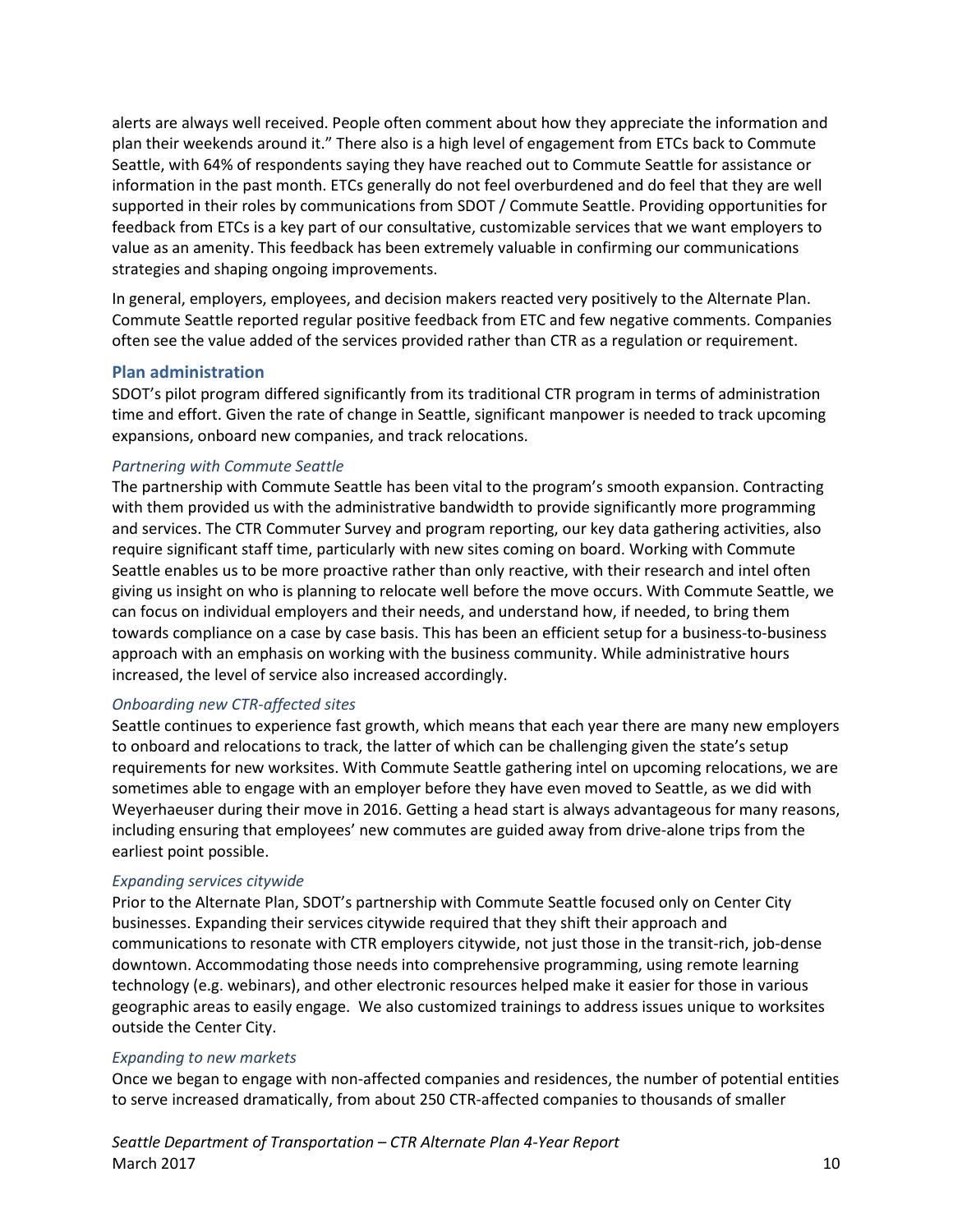companies and residential buildings in the Center City neighborhoods. Focusing on South Lake Union initially and then expanding to a few other neighborhoods helped focus our efforts, but we were left with the knowledge that there is much more to be done.

#### *Coordination with outside partners and projects*

Reducing drive-alone trips and shaping the factors surrounding each commuter's mode choice is connected to many programs and projects outside the bounds of the CTR program. Significant changes to the roadway network both inside and outside Seattle city limits makes communications to commuters vital. Acknowledging this, SDOT's CTR staff coordinates as much as possible with other project teams and agencies to learn about potential impacts to the city's commutes. Impacts can take the form of challenges or opportunities. In early 2016, we worked with an interagency team (WSDOT, King County, SDOT, Commute Seattle) to plan tailored commute options communications for a two-week Alaska Way Viaduct closure that followed in summer 2016. More recently, we attended I-90 Regional Mobility Grant meetings with King County Metro, to understand what data was being collected, what commuting impacts might arise from the work, and how communications could be developed to best help Seattle (and regional) commutes. We promoted and celebrated new infrastructure, such as our Westlake Cycle Track Opening celebration, and coordinated with Cascade Bicycle Club and Commute Seattle to engage employers and commuters in the South Lake Union, Uptown, and Fremont networks. Significant new transit service (LINK, South Lake Union bus route changes, and transit service increases) came online in 2016 and we expect to see those impacts in the next CTR survey results.

#### *CTR worksite compliance*

Some worksites continue to be more difficult than others to bring to compliance. We spent considerable staff time determining how to bring our Federal worksites into compliance after they raised concerns about whether state law applied to them and whether CTR surveys violated the privacy policies of their collective bargaining agreements. Through the efforts of SDOT, Commute Seattle, WSDOT, and the EPA, we reached an understanding and began implementing the program at these worksites. At the end of 2016, we were communicating with 100% of CTR-affected sites in Seattle.

#### *Recognizing progress with champions awards and peer to peer strategies*

Our employer recognition program, Seattle CTR Champions, recognizes employers participating in the program for their transportation program accomplishments. This recognition program awards employers points depending on reductions in drive-alone commuting, transportation benefits offered to employees, and active engagement in the CTR program. We had an estimated 200 attendees to the 2016 awards, nearly doubling the turnout from 2015. About 80% were representatives from CTRaffected employers. The awards engage CTR employers by providing a concrete scoring system to measure the success of programs and inspire employers to improve transportation programming and gain recognition citywide. The event also serves as a platform to communicate to employers the value of different programs and strategies available to strengthen their program.

#### *Transportation Management Program (TMP) program coordination*

Our TMP program management and integration with CTR administration continues to evolve. Transportation Management Programs are a requirement imposed on private development to mitigate the single occupancy trips generated by the development. There are approximately 190 buildings in the City that have TMP program requirements; many of those buildings have CTR employers as tenants. During the pilot, we improved our tracking capabilities of TMP agreements, and we completed a round of program reporting in fall 2016 that gathers much of the same data for TMPs as is tracked for CTRaffected employers. Our communications during this survey process also informed TMPs with CTR tenants about the range of services available for commute program assistance. We will continue to work towards providing TMPs with the same the same level of services and communications as are available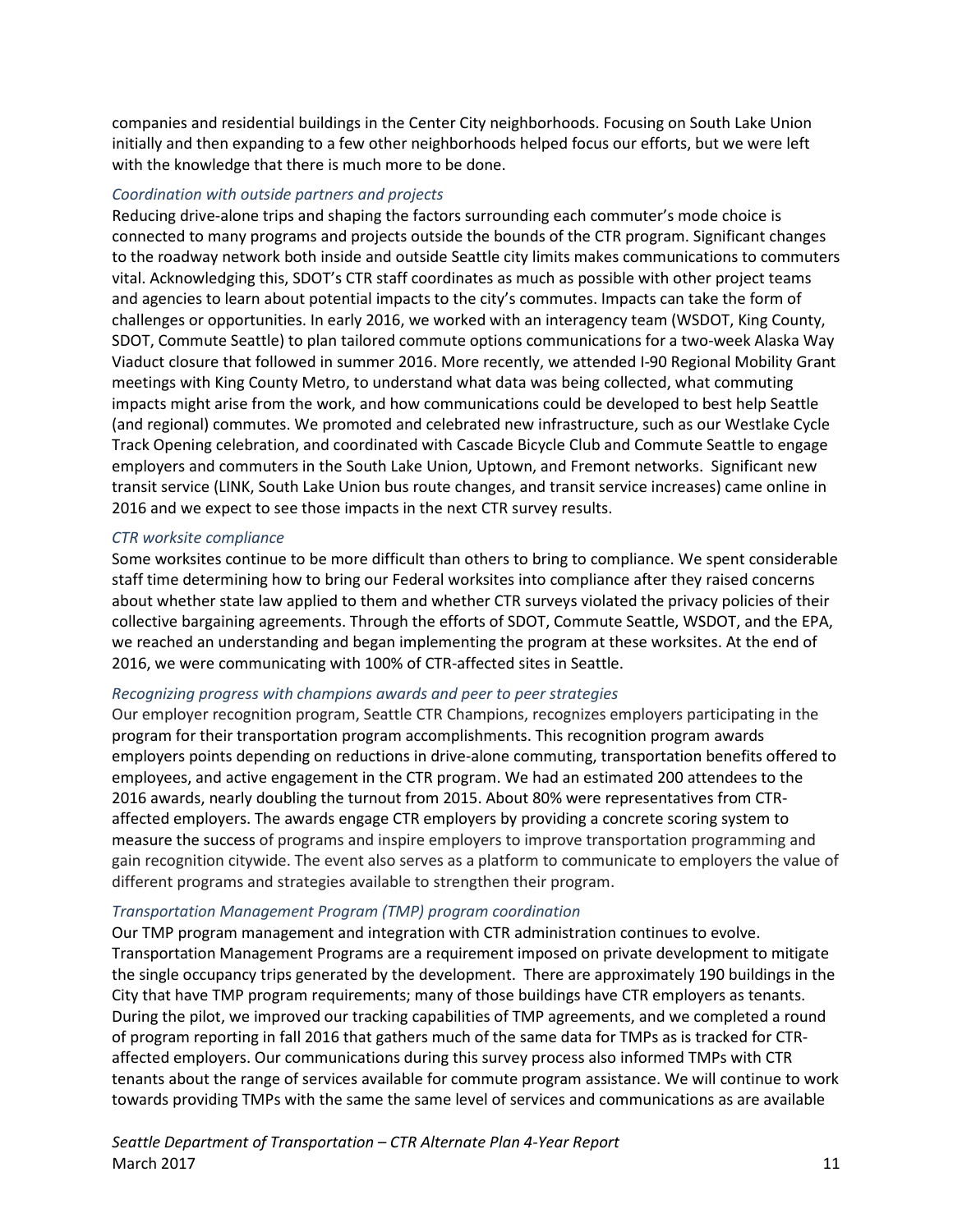to CTR-affected businesses, which will help us reach a larger range of businesses and residences and further decrease drive alone trips. This may be rolled into our service contract with Commute Seattle in the future. One-on-one consultation and assistance to property managers and building owners similar to the level given to CTR-affected sites is currently not possible given existing staffing levels.

## *Program costs and efficacy*

State funding for Seattle's program has remained very similar for the past several biennia. However, SDOT has sought to increase the efficacy of the program dollars by making two key shifts:

- Consolidating resources and leveraging partnerships. Previously, our program was comprised of siloed tasks for SDOT staff, contracted services with King County for surveying / data gathering, contracted services with Commute Seattle for Center City programming, and separate processes for tracking and serving TMPs. We have simplified and consolidated these silos through the pilot. We now have one contract for both programming and surveying with Commute Seattle.
- Because of the internal programming alignment, we now fund SDOT CTR staff salaries from the City General Fund rather than out of our state CTR funds, allowing us to reallocate those funds towards expansion of direct program delivery.
- While the flexibility of the Alternate Plan as allows us to extend the reach of state dollars by leveraging local investment, we are faced with large growth in CTR employers and their employees. Given this growth, additional resources are needed to support CTR regulations.

# **Conclusions**

# **Next steps for Seattle's CTR program**

Our CTR program is designed to be performance-driven and dynamic. We see multiple ways to further evolve our CTR plan in the future. The additional services, efficiencies, and performance management approach gained through the structure of our Alternate Plan has encouraged us to think about how we can build further on these positive changes. As large infrastructure investments and additional growth will continue in Seattle, we anticipate the continued need to adapt to evolving challenges and opportunities.

#### *Expanding programming to new markets*

We observed that many CTR-affected companies, particularly those downtown, already have low DAR rates. Thus, we believe that extending programming to smaller businesses and residential buildings is critical to continue to drive down DAR. To that end, SDOT is using a portion of its CMAQ funds to work closely with smaller employers in South Lake Union, providing them with the same level of support we give to CTR-affected companies. This is a 1-year pilot and we anticipate results in late in 2017 or early 2018. The Center City Commute Mode Split Survey (2016) revealed that those commuting to smaller, non CTR-affected worksites were responsible for a considerable downward shift in the drive-alone rate between 2010 and 2014, (47% to 33%), and the increase in the transit total (29% to 47%). Meanwhile, the changes amongst CTR-affected businesses were smaller. We need to continue to support smaller businesses to continue this trend in the future. The next years of Seattle's CTR program will seek to maintain the excellent performance of our high-achieving sites while also focusing on areas with potential for further decrease in DAR. During the pilot, as prioritized worksites made progress, we shifted to others. As the pilot progressed, we focused increasingly on moving beyond regulatory requirements and created more robust professional development series to address communications, technical skills, and referrals to vendors. We would continue this model, guided towards priority sites by the 2015/2016 performance results.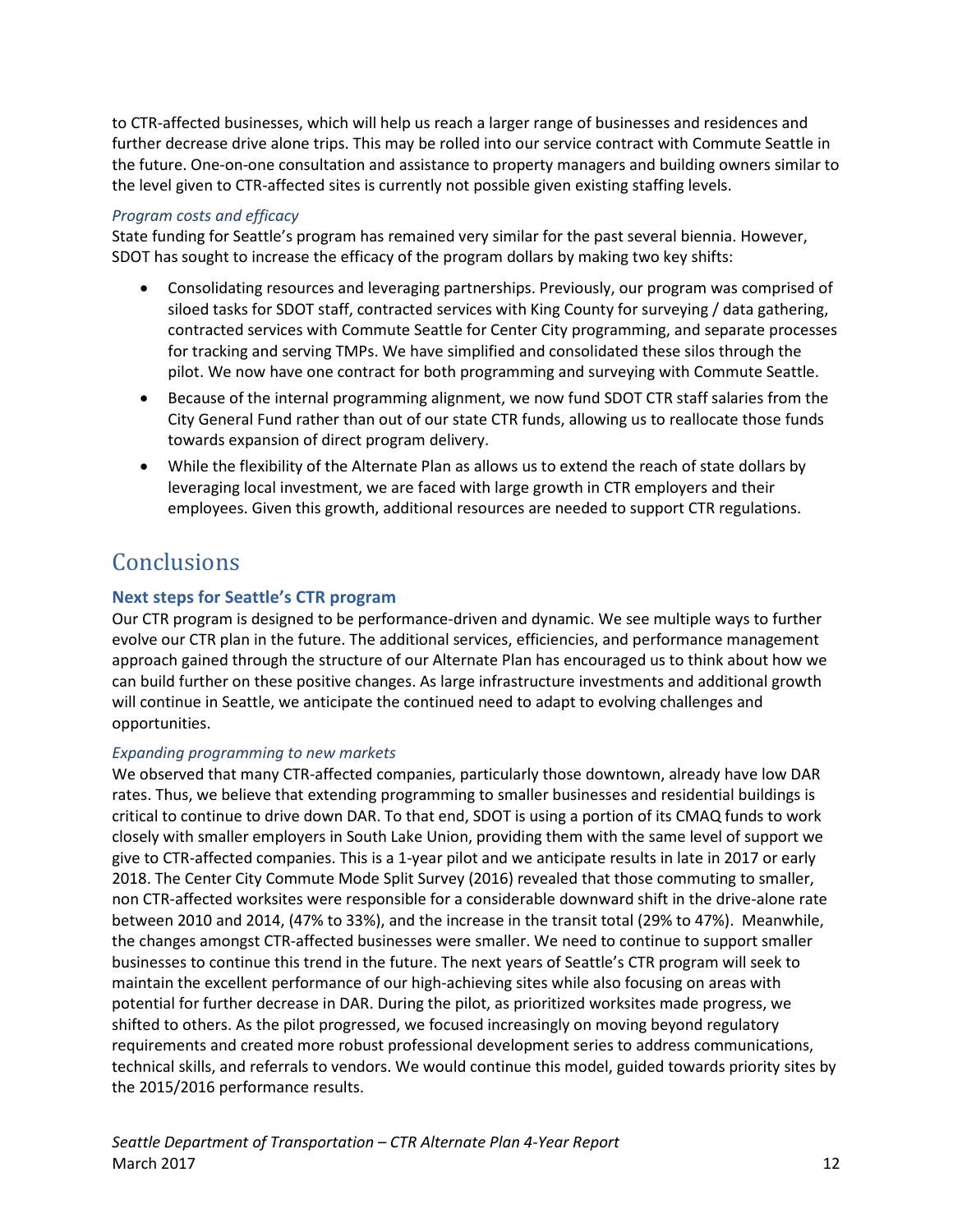#### *Bolstering data analysis*

SDOT aims to continue improving our data and analysis capabilities for insight on how commuting is changing – and could change – around the city. We would like to develop analyses that can help us better understand the impacts of local infrastructure on commuting patterns over time. The results would have the potential to bolster support for additional infrastructure investments as well as the CTR programs that boost their use.

As a first step, we would like to develop a regular report on commuting patterns using commuter zip codes reported in CTR surveys. Our results over the course of the pilot show a significant increase in walk to work modeshare as well as biking. This may indicate the impacts of more residential units coming online in the center city, particularly South Lake Union. On the other hand, as affordability challenges continue, we are also aware that many workers may be traveling further as they seek out lower priced housing outside the city. We track regional efforts such as King County's I-90 Regional Mobility Grant to promote efforts to shape the first mile choices of commuters whose trips begin outside Seattle city limits. While we previously did zip code mapping only upon request, we would like to undertake this on a more comprehensive level to see if trends emerge to support our hypotheses. CTR programming will be most relevant and successful if we continue to understand the first mile as well as last mile needs of commuters.

Working together with ORCA on data analysis can help us understand how the use of different business products by CTR companies increases transit modeshare. The increase in the use of transit in our latest numbers was not large, and we will be interested in developing means to further bolster ridership. In the past, we have received periodic reports from King County Metro that offer insight into how many and what type of ORCA business products used by CTR employers. This data has not been easy to access, however, and we would like to work with King County Metro to engage in routine datasharing.

Finally, whether it comes from our program of another analysis, we feel there is a need to reevaluate the definition of morning peak (currently 6-9am) as travel patterns change. "Peak hour" today may not be the same as "peak hour" of a few years ago, and travel patterns in the evening peak may also be changing. This is something we would like to see the state consider, and discuss how this expansion of peak hour would be addressed within the CTR program.

## *Developing and encouraging employer use of pretax and transit benefit programs*

SDOT investigated the potential implications of required transit benefit legislation and produced a report to council, dated June 1, 2016. This stemmed from a City Council request to evaluate the feasibility and merits of a potential new program requiring employers to provide transit benefits to employees. Research investigated:

- The city's legal authority to enact such legislation
- The number and size of Seattle employers that currently provide transit benefits to employees (our study found that data sources were limited)
- City costs associated with enforcing a mandatory transit benefits requirement
- The experiences of other cities that have enacted similar legislation

The primary recommendation is to proceed with outreach and education efforts to encourage employers to provide benefits to employees. SDOT and Commute Seattle have begun to refine what services this might entail in fall 2016. We are also ensuring that existing trainings previously provided to only CTR-affected and Center City employers are made available to others. Through groups such as the Association for Commuter Transportation (ACT), we are monitoring what other cities are doing regarding such legislation.